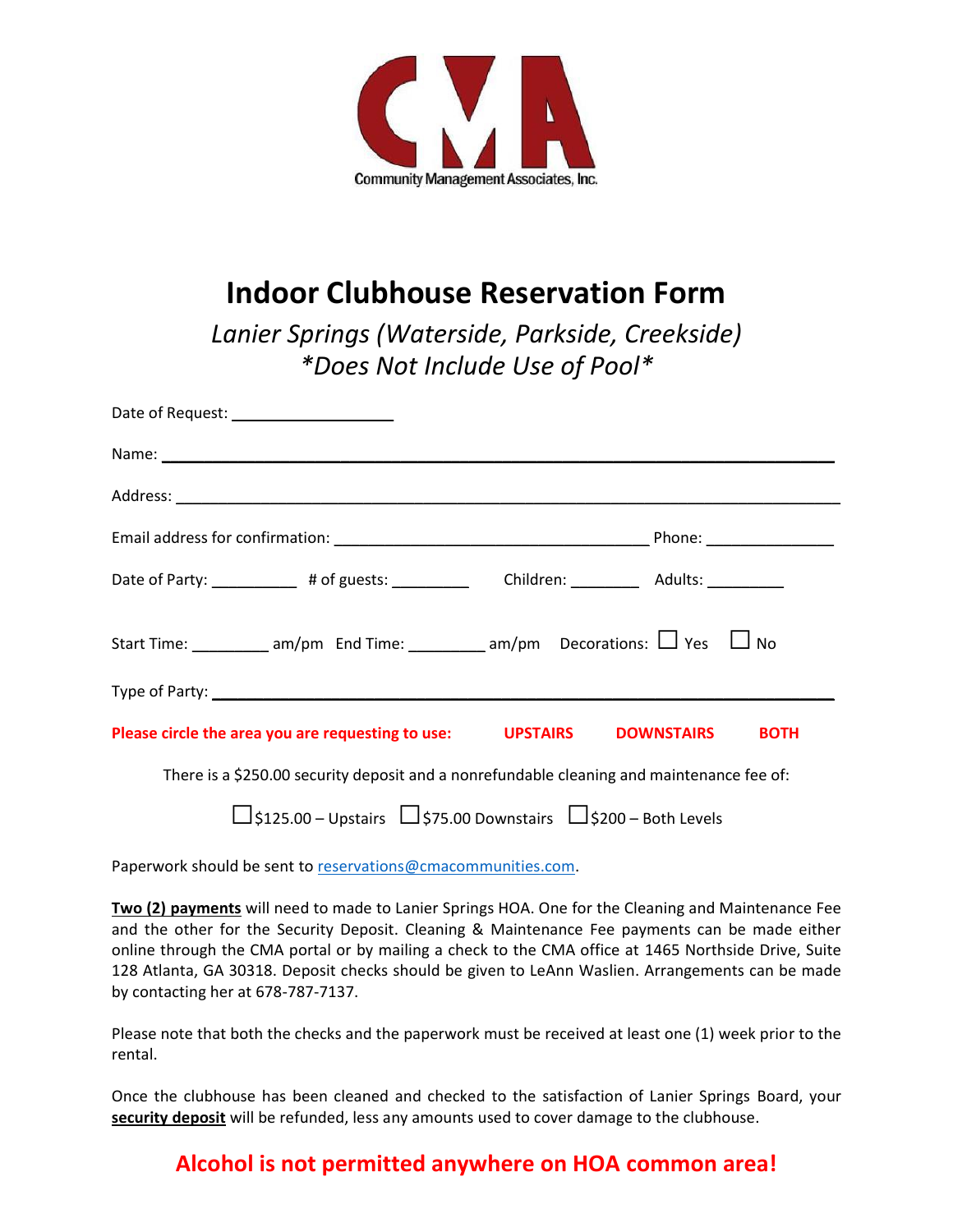

## **Lanier Springs Indoor and Outdoor Clubhouse License Agreement**

This Indoor and Outdoor Clubhouse License Agreement (this "License") is made effective as of the date set forth below by and between Lanier Springs Homeowners Association, Inc., ("Association") and the homeowner listed below ("Owner"). The parties agree as follows:

**PREMISES:** Association, in consideration of the payment provided in this License, grants to Owner the use of either the upstairs, downstairs, or outside area at the Lanier Springs Clubhouse Facility (the "Premises") located at 6124 Sycamore Road, Buford, Georgia 30518, as further indicated on the attached Clubhouse Reservation Form which is attached hereto and incorporated herein by reference.

**FURNISHINGS:** The license of the Premises includes any furnishings found in the Clubhouse at the time of use. All such items at the end of the license term must be in as good condition as the condition at the beginning of the license term, except for such deterioration that might result from normal use of the furnishings.

|    | <b>TERM:</b> The license term will begin on |  | and terminate |
|----|---------------------------------------------|--|---------------|
| on |                                             |  |               |

**CLEANING AND MAINTENANCE FEE:** Owner shall pay to Association a \$125.00 for upstairs, \$75.00 for downstairs or \$200.00 for the entire clubhouse fee for use of Clubhouse each 12-hour period. (This fee is meant to cover set up and clean up).

**SECURITY DEPOSIT:** At the time of the signing of this License, Owner shall pay to Association, in trust, a security deposit of \$250.000 to be held and disbursed for damages caused by Owner or related to Owner's use of the Premises, including, but not limited to, any necessary additional cleaning to the Premises. The security deposit will be returned upon satisfactory completion of the checklist provided to Owner at signing of this License, provided all things are in good condition. If the cleanup is not deemed satisfactory, the Pool/Clubhouse Chairman will contact you to inform you that the security deposit will not be returned.

**USE OF PREMISES:** Owner may use the Premises for private parties and events hosted by Association members in good standing and their invited guests only. The Premises may not be used for any other purpose without prior written consent of the Association, which shall not be reasonably withheld. Owner acknowledges that it shall comply with the Association's Rules and Regulations for use of the Clubhouse and for hosting pool parties. Such Rules and Regulations are attached to this License and incorporated herein by reference.

**Continued...**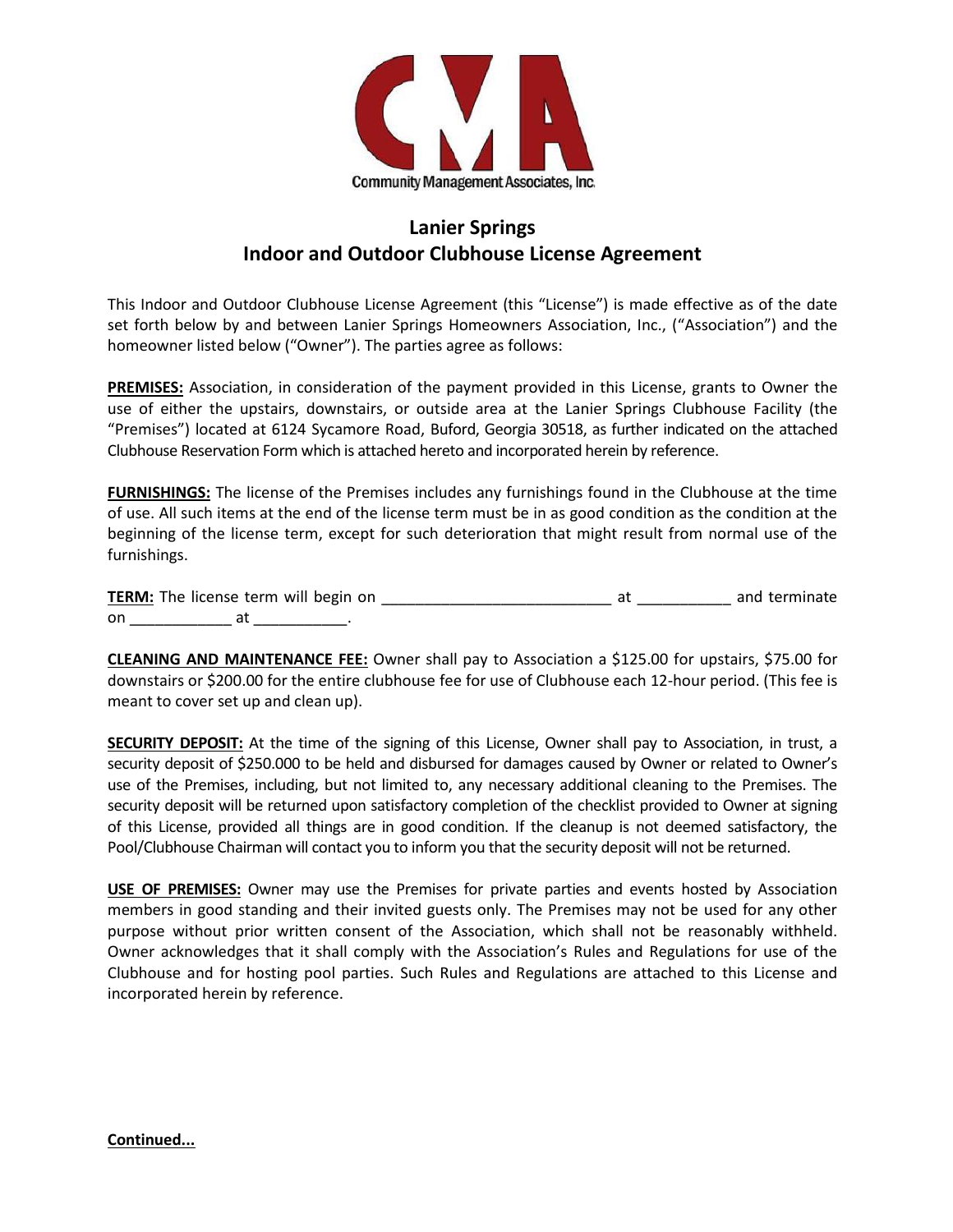**INDEMNITY REGARDING USE OF PREMISES:** Owner, by himself/herself or for or through any family member he/she may otherwise claim, hereby releases, waives, forever discharges, covenants not to sue, and agrees to defend and fully indemnify, to the fullest extent permitted by law, the Association, its members, officers, directors, employees, managers and agents (the "Released Parties") from or for any and all claims, costs, causes of action, and liabilities out of or related to any loss, personal injury, damages or death related to use of the Premises, of whatever kind and nature, known or unknown, anticipated or unanticipated, which arise from or are in any way related to the use of the Premises (hereinafter, the "Claims"), including but not limited to Claims involving COVID-19 or other virus. This License shall be construed in accordance with the laws of the State of Georgia, with venue in the County in which the Premises are located. In the event Owner's minor child, upon reaching the legal age of majority, asserts any Claim against the Released Parties, Owner hereby agrees to hold harmless and indemnify Released Parties in such legal action in the same manner and for the same reasons as otherwise covered in this License. Owner expressly states that the terms of this provision shall bind his/her family members, including his/her minor child, spouse, partner or co-guardian of their minor child, if Owner is alive, and his/her heirs, assigns and personal representative, if Owner is deceased. Owner hereby knowingly and voluntarily waives any right to a jury trial of any dispute arising out of or in connection with this License or the Claims. Owner further understands and agrees that there is no guarantee or expectation that insurance coverage is or will be provided by the Released Parties in regard to the Premises for any Claims.

**CONDITIONS OF PREMISES:** Every effort will be made to ensure that all systems in the clubhouse are functioning at the time of the intended use of the Premises. This includes the HVAC, refrigerators, bathrooms, and lighting. It is the Owner's responsibility to verify that the Premises is satisfactory prior to the use of the Premises. If the Premises is used, then the whole cleaning and maintenance fee will be charged regardless of whether a portion is not functioning properly. If the event is canceled and the Premises is not used due to a malfunction of one or more systems, then the cleaning and maintenance fee may be returned in the reasonable discretion of the Board.

**GOVERNING LAW.** This License shall be construed in accordance with the laws of the State of Georgia.

| <b>Association:</b>                 | Owner:                                               |
|-------------------------------------|------------------------------------------------------|
|                                     |                                                      |
| Print Name: _______________________ |                                                      |
|                                     | Lanier Springs Address:                              |
|                                     | <u> 1989 - Johann John Stein, mars et al. (1989)</u> |
|                                     |                                                      |
|                                     | Date:                                                |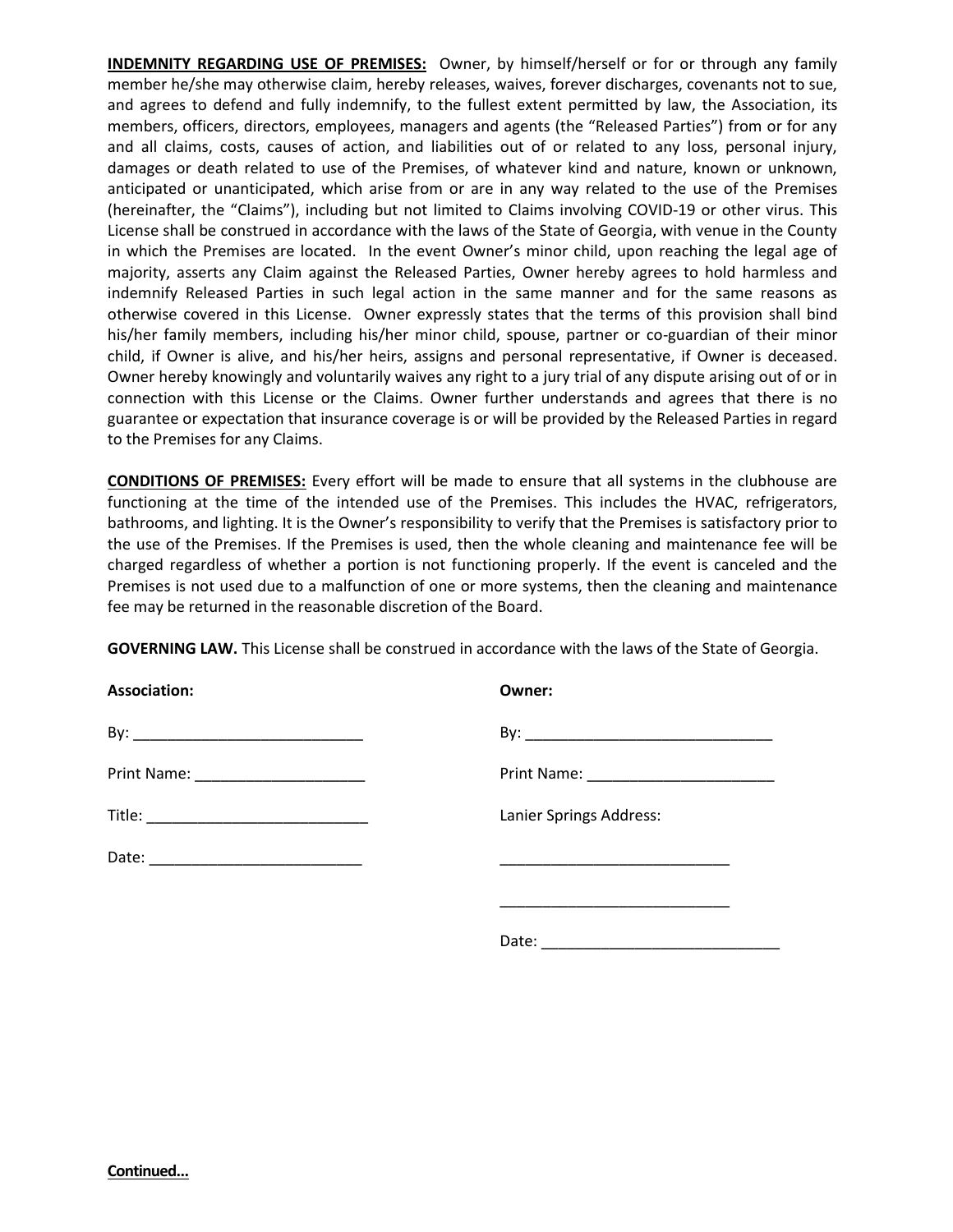

### **LANIER SPRINGS CLUBHOUSE RULES AND REGULATIONS**

- 1. The clubhouse is available for rent 7 days a week from 10AM-12AM for duration not to exceed 12 hours per event. Clubhouse rental includes upper level only unless arrangements are made through the management company.
- 2. Only Association members in good standing (i.e., assessments current and no outstanding violations) can reserve the clubhouse.
- 3. The Association member that reserves the clubhouse shall be financially responsible for any and all property damage to the clubhouse and surrounding area, plus any additional costs and expenses that may be incurred by the Association as a result of the Association member's conduct or the conduct of his guests, during the rental period. Said member must also be present throughout the event.
- 4. The reserving HOA member or their guests may not use any decorations that will cause damage to the walls, floor, windows or any other part of the facility. Tacks, nails, tape, silly string, helium balloons, and confetti are strictly prohibited.
- 5. The reserving HOA member must return all furnishings to the original position prior to the end of the rental.
- 6. Board Members and their agents have the right to be present or visit the clubhouse during the rental to make sure all the rules and policies are being followed. Any rule violations witnessed can result in an immediate end to the function with loss of fee and deposit.
- 7. In compliance with the Gwinnett County Noise Ordinance, all events must not disturb area residents. If noise complaints are made, Lanier Springs reserves the right to terminate the reserving HOA member's contract without refund of fee and deposit.
- 8. No alcohol permitted on the premises at any time.
- 9. The reserving HOA member may not charge admittance to the clubhouse during reservation.
- 10. Parking must be in the designated areas only.
- 11. All clubhouse reservations must begin (including setup) no earlier than 10am and end including cleanup no later than 12am (Midnight), unless express permission is otherwise granted.
- 12. This is a smoke free facility. Smoking is only permitted in the pedestrian areas outside the facility.
- 13. Pets are not permitted in the facility.
- 14. Reservation of clubhouse does not include pool usage. Guests are not allowed in the pool area at any time unless a pool party reservation is made (see below).

#### **Continued....**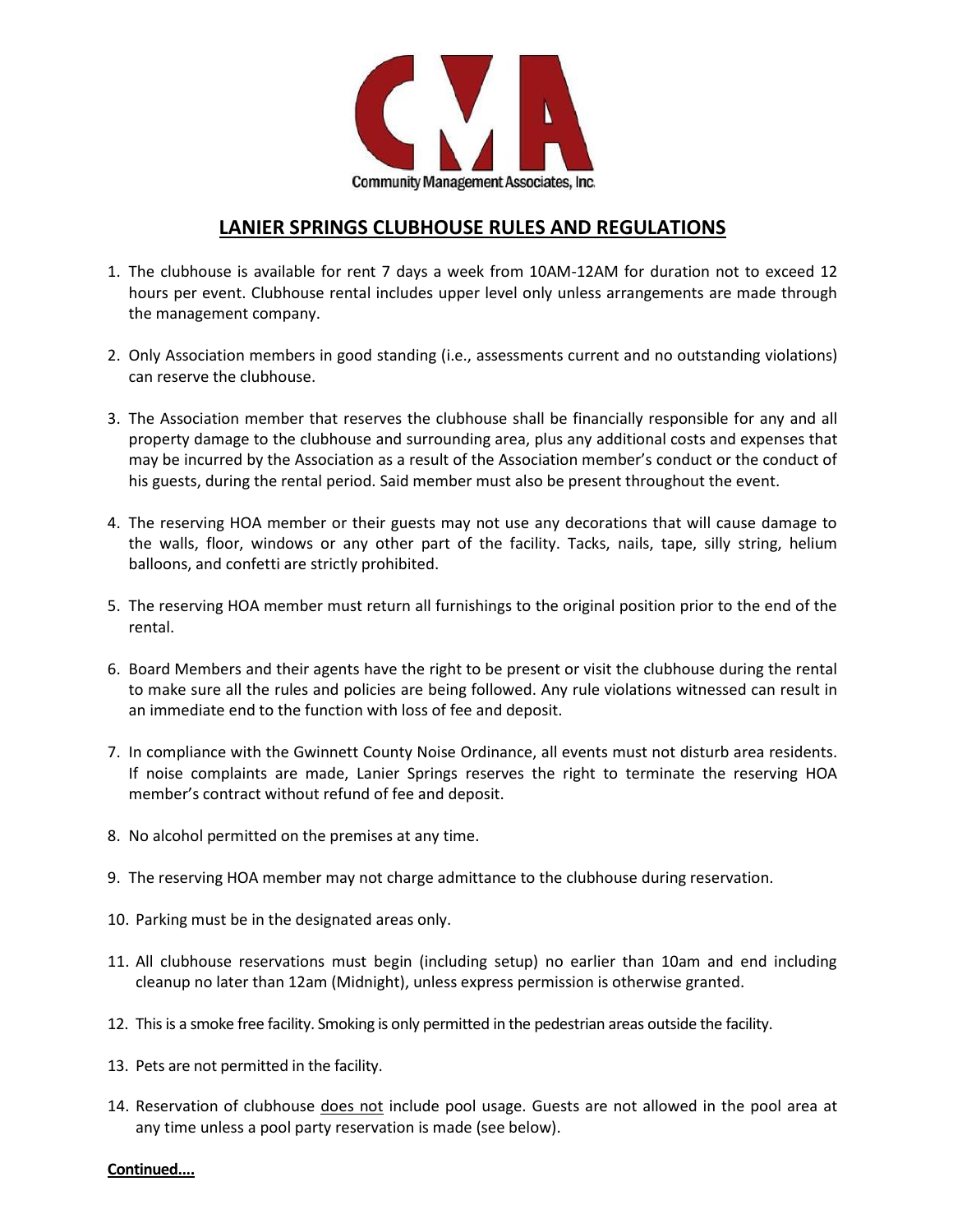

- 15. Appropriate attire is required, wet bathing suits are prohibited in the clubhouse.
- 16. Maximum number of persons allowed in the clubhouse without prior approval is 40.
- 17. For safety reasons, the exits must remain unobstructed whenever the clubhouse is occupied.
- 18. Any deviation or violation of the rules will result in loss of cleaning fee and deposit.
- 19. All reservations are on a first come first serve basis. Please contact the management company to schedule your reservation.
- 20. All trash must be bagged and placed in the proper receptacle or removed from the premises. All food must be removed. The refrigerator must be emptied and cleaned. All personal items must be removed immediately at the end of the rental period. Lanier Springs HOA and our Management Company are not responsible for lost or stolen items.

#### **The following Rules and Regulations: (1) have been specially created to address COVID-19; (2) are effective immediately; and (3) shall remain in effect until further notice.**

#### **If/when the following Rules and Regulations are changed, we will send out an updated notice to the community.**

- 1. Use of the clubhouse is **AT YOUR OWN RISK**, including the risk of exposure to COVID-19.
- 2. Unless everyone at the clubhouse has been fully vaccinated: (i) users who are not members of the same household must remain 6 feet apart at all times while using the clubhouse; (ii) cloth face coverings must be worn at all times; (iii) users should comply with social distancing guidelines when entering, using, and exiting the clubhouse; and (iv) if you bring personal items to the clubhouse, including chairs, food or beverages, these should not be shared outside of your household.
- 3. All people who use the clubhouse are encouraged to wash their hands often and cover their coughs and sneezes.
- 4. Users should limit their touching of doors, chairs, furniture, and other clubhouse equipment. If possible, people should utilize disinfectant and/or hand sanitizer before and after touching these areas.
- 5. No more than 50 people at the clubhouse at one time.

These special Rules and Regulations are subject to change to meet existing federal, state, and local guidelines, and that if there are any conflicts between these rules and federal, state, or local requirements, the more restrictive measures for the benefit of the Association shall apply.

#### **Continued....**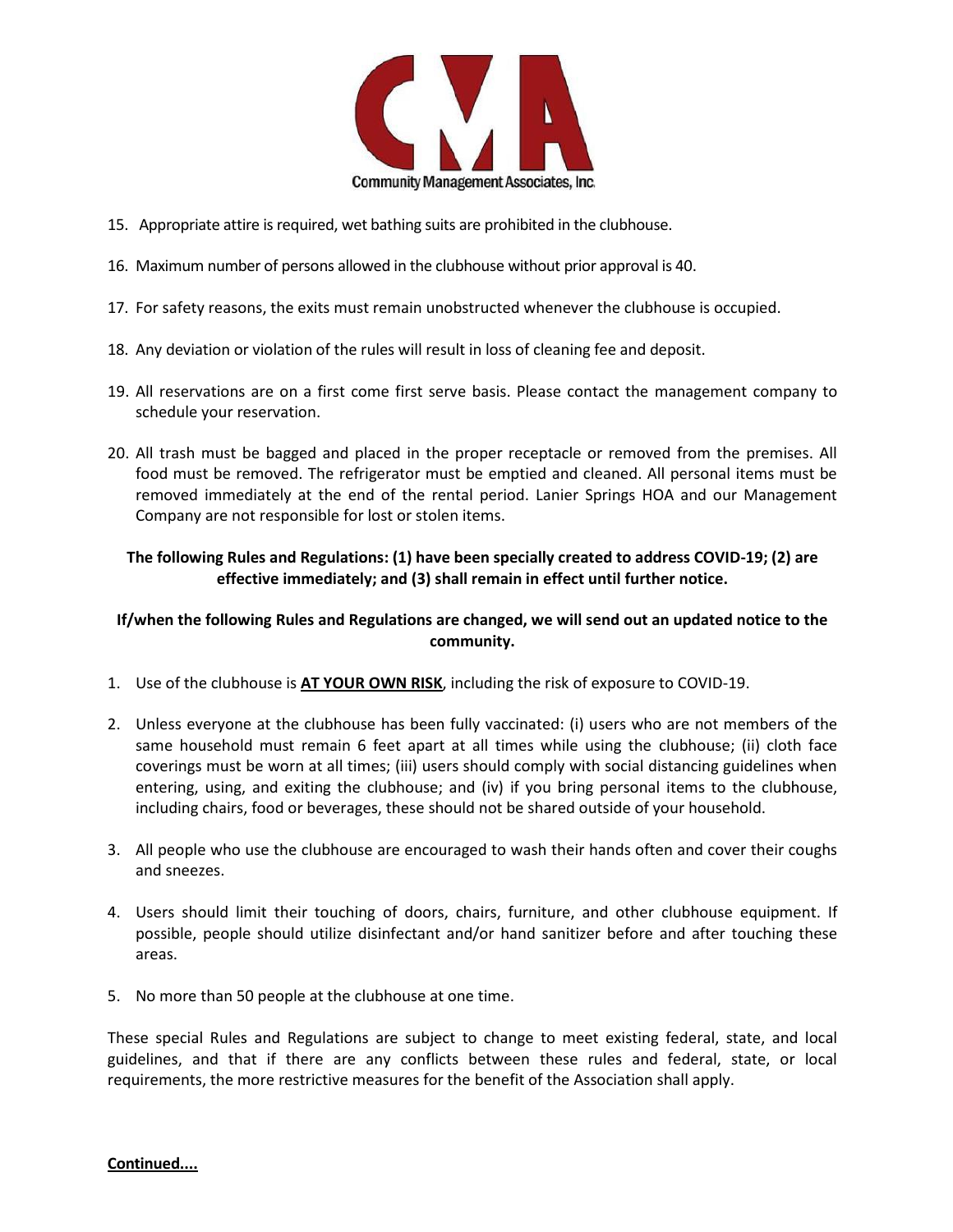Should your reservation need to be rescheduled due to inclement weather, please contact CMA at [reservations@cmacommunities.com](mailto:reservations@cmacommunities.com) or 1-800-522-6314. You cannot automatically choose to host your event the next day or at a later time. You must reschedule your event. Please make sure your reservation has been confirmed with CMA. If you have not received confirmation, your reservation has not been received/approved.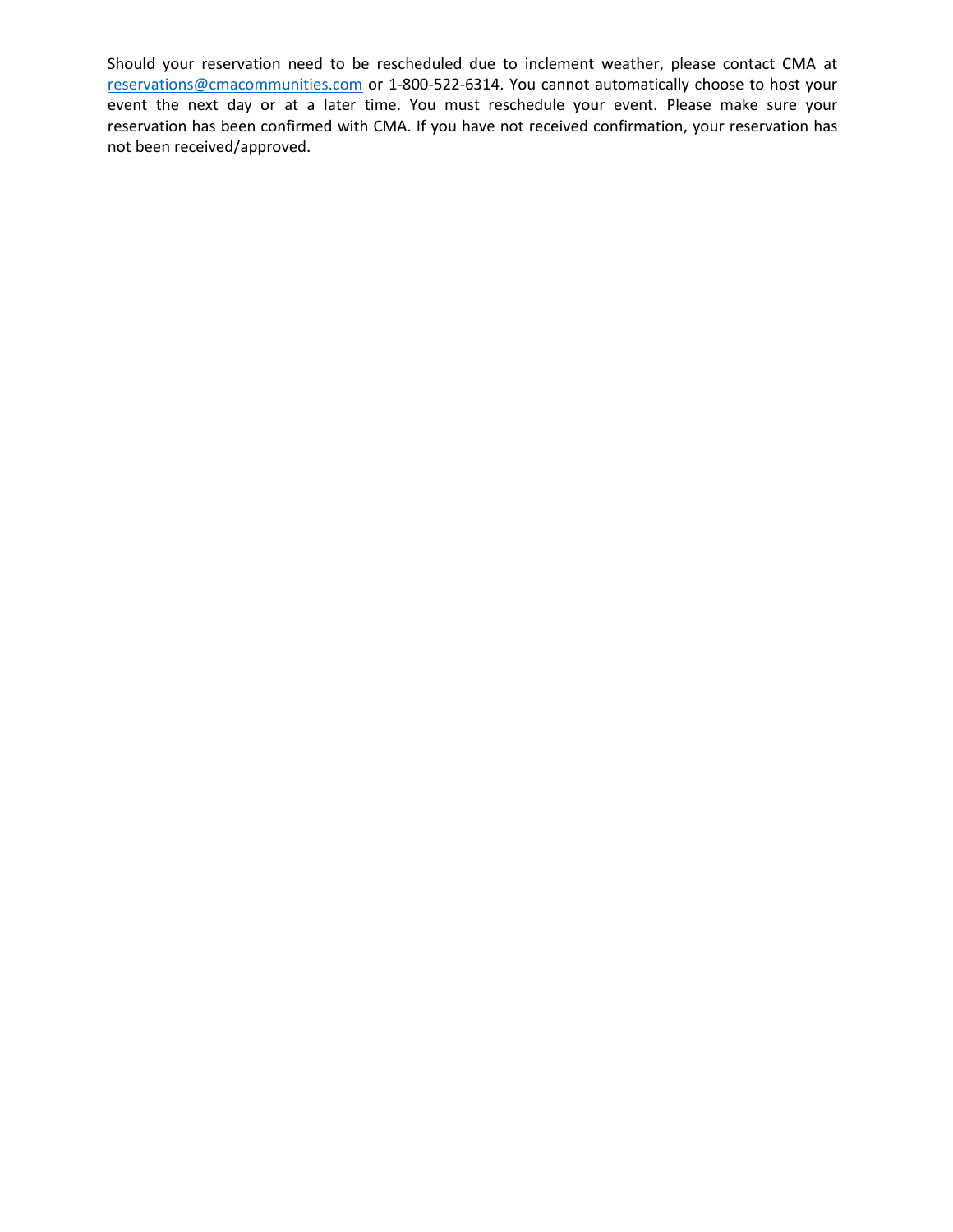

## **Outdoor Clubhouse Reservation Form** *Lanier Springs (Waterside, Parkside, Creekside) Pool Party Rentals*

| Date of Request: ________________ |                                                                                                      |                               |  |
|-----------------------------------|------------------------------------------------------------------------------------------------------|-------------------------------|--|
|                                   |                                                                                                      |                               |  |
|                                   |                                                                                                      |                               |  |
|                                   |                                                                                                      | Contact #: __________________ |  |
|                                   | Date of Party: _______________# of guests: _____________Children: ______________ Adults: ___________ |                               |  |
|                                   | Start Time: ____________ am/ pm End Time: ___________ am/pm Decorations: $\Box$ Yes $\Box$ No        |                               |  |
|                                   |                                                                                                      |                               |  |

**There is a nonrefundable \$50.00 rental fee.** 

Please make sure that the area is left in the same condition that it was found in.

Paperwork should be sent t[o reservations@cmacommunities.com.](mailto:reservations@cmacommunities.com)

Please **submit one (1) payment** made to Lanier Springs HOA. Fee payments can be made either online through the CMA portal or by mailing a check to the CMA office at 1465 Northside Drive, Suite 128 Atlanta, GA 30318.

Please note that both the checks and the paperwork must be received at least one (1) week prior to the rental.

## **Alcohol is not permitted anywhere on HOA common area!**

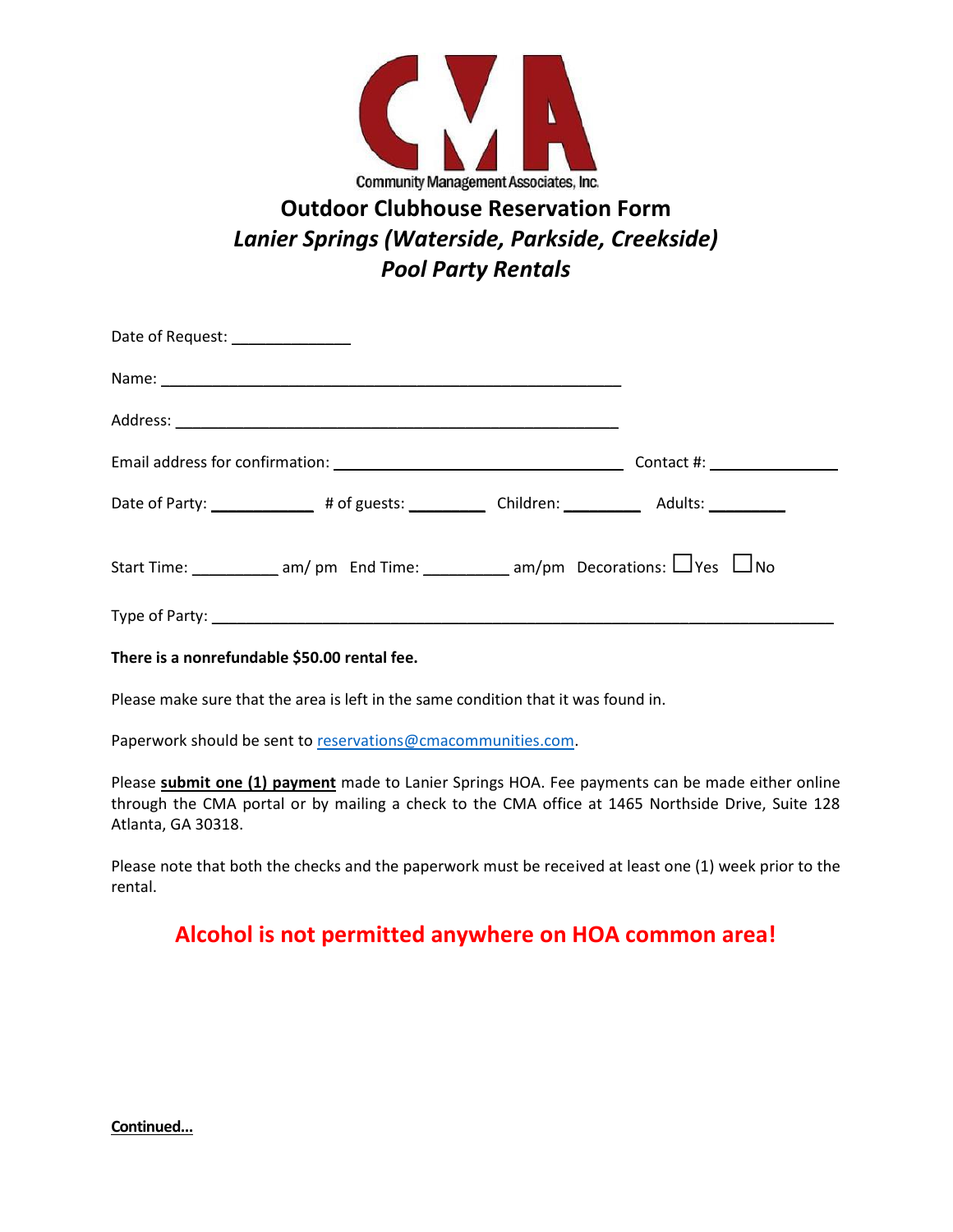

## **Pool Party Rules and Regulations**

- 1. Only Association members in good standing (i.e., assessments current and no outstanding violations) can reserve the pool for pool parties (the "Pool Party Area").
- 2. All pool party decorations, food, presents, games, and related activities and items are restricted to the Pool Party Area. The other parts of the pool venue are for swimming activities only. The rental period for the Pool Party Area is limited to 3 hours in duration.
- 3. No Association member may be excluded from the pool venue because the Pool Party Area may be rented out at the same time. Patio furniture cannot be reserved. The pool venue is always first come, first serve.
- 4. Pool parties of 4 to 25 people will require a one additional lifeguard to those lifeguards on duty. Pool parties of 26 to 50 people will require a minimum of two lifeguards in addition to the lifeguards on duty. The Association member that hosts the pool party must coordinate with Sweetwater Pools to secure additional lifeguards. Go to [http://www.sweetwaterpools.net/pool-parties/.](http://www.sweetwaterpools.net/pool-parties/) The additional lifeguard fee must be paid for by the Association member at time of reservation and is nonrefundable
- 5. No glass bottles, glass containers or other breakable containers may be brought into the pool venue. No beverages or food may be consumed within four (4) feet of the pool edge. All trash must be discarded in the proper receptacles.
- 6. The Association member that reserves the Pool Party Area shall be responsible for cleaning the pool venue and returning it to the condition that previously existed.
- 7. The following Rules and Regulations: (1) have been specially created to address COVID-19; (2) are effective immediately; and (3) shall remain in effect until further notice. If/when the following Rules and Regulations are changed, we will send out an updated notice to the community.
- 8. Use of the pool venue is **AT YOUR OWN RISK,** including the risk of exposure to COVID-19.
- 9. Unless everyone at the pool venue has been fully vaccinated: (i) users who are not members of the same household must remain 6 feet apart at all times while using the clubhouse; (ii) cloth face coverings are encouraged and must be worn when social distancing is difficult, but are not to be worn in the pool itself because they can be difficult to breathe through; (iii) users should comply with social distancing guidelines when entering, using, and exiting the pool; and (iv) if you bring personal items to the pool venue, including pool toys, chairs, food or beverages, these should not be shared outside of your household.

**Continued…**